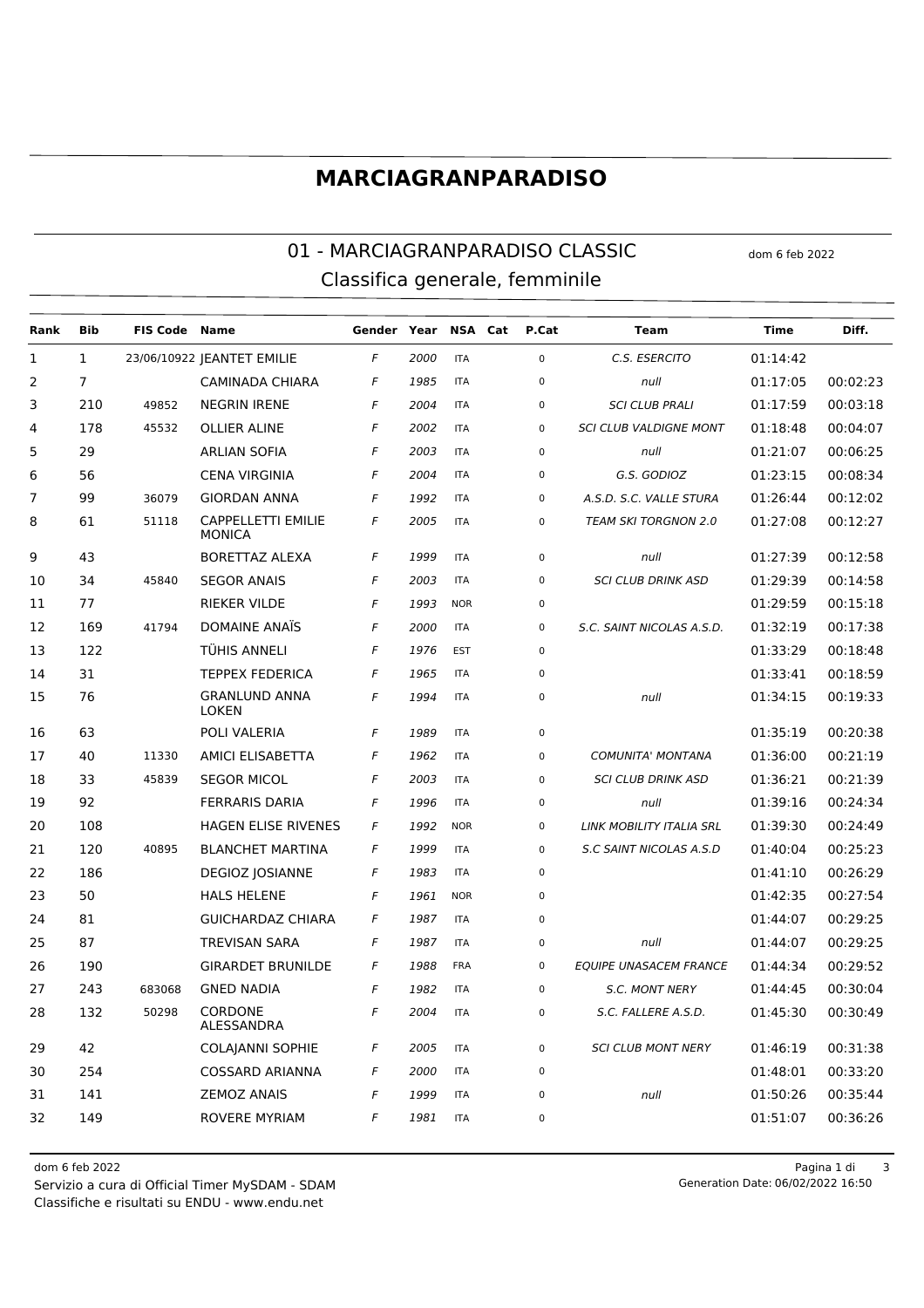### **MARCIAGRANPARADISO**

#### 01 - MARCIAGRANPARADISO CLASSIC Classifica generale, femminile

**Bib FIS Code** Gender Year NSA Cat P.Cat Diff. Rank **Name Team Time**  $33$ 114 **HALS INGLER NOR**  $\Omega$ **SKIFORFNINGFN** 01:55:49 00:41:08  $\overline{F}$ 1962 **HADLESTAD**  $\overline{F}$ PAGLIONE GIULIA 01:56:45 00:42:04 34 174 1967 **ITA**  $\Omega$ 35 183 **BOUC GENNY**  $\overline{F}$ 1979 **ITA**  $\mathbf{0}$ 01:57:09  $00:42:28$ APERE NICOLETTA  $\sqrt{2}$ 1962 01:57:53 00:43:12 36 133 **ITA**  $\mathbf 0$  $null$ 52781 37 177 **BENEYTON ARIANNE**  $\overline{F}$ 2005 **SCLCLUB VALDIGNE MONT** 01:58:36 **ITA**  $\Omega$ 00:43:54 38 176 52528 **CIARDO SARA**  $\overline{F}$ 2005 **ITA SCI CLUB VALDIGNE MONT** 01:58:36 00:43:55  $\mathbf 0$  $39$ 256 SAUVADET ELISE  $\overline{F}$ 1982 FRA 02:00:28  $00.45.47$  $\Omega$  $\overline{F}$ 821 **IEANTET NICOLE**  $02:00:30$ 40 2003 **ITA**  $NC$  $\overline{5}$  $null$ 00:45:49 820 DAYNE' SOPHIE  $\overline{F}$ 2003  $null$ 02:00:42 00:46:01 41 **ITA** N<sub>C</sub>  $\overline{7}$ 688980  $\overline{F}$ 1993 Sci Club Valle Vigezzo  $42$  $32$ **TORGANO LARA ITA**  $\Omega$  $02.00.43$  $00.46.02$ **FUSINAZ CHRISTELLE**  $\overline{F}$ 43 828  $2003$ **ITA**  $\Omega$  $null$ 02:01:00 00:46:19 824 **VILLANI ARIANNA**  $\overline{F}$ 2002 null 02:01:06 44 **ITA**  $\Omega$ 00:46:25  $\overline{r}$ 2003 45 829 PRAZ HFI FNF **ITA**  $null$  $02:01:27$  $00:46:46$  $\mathbf 0$ 667818  $\sqrt{2}$ G.S.A. ZANÈ A.S.D. 46  $227$ MOSELE MICHELA 1984 **ITA**  $\Omega$ 02:02:08 00:47:27 **BARAILLER DAISY**  $\overline{F}$ 1991 47 173 **ITA**  $\Omega$ 02:02:28 00:47:47  $\overline{F}$ 1984 171 PETITIACQUES HÉLÈNE **ITA**  $02.02.28$  $00.47.47$ 48  $\Omega$  $\sqrt{2}$ 49 232 689989 DE CARLI TATIANA 1972 **ITA**  $\Omega$ **SCLNORDICO SERRAVALLE** 02:03:44 00:49:03  $\overline{F}$ 1983 50 184 **COSTAZ ROMINA ITA**  $\overline{0}$ 02:04:30 00:49:49 PELLETIER GENEVIÈVF  $\overline{F}$ 51 239  $1960$ FRA  $02.07.10$ 00:52:29  $\Omega$ 52 231  $14442$ **STEFFANI NADIA**  $\sqrt{2}$ 1965 **ITA**  $\Omega$ G.S.A. ZANE' A.S.D 02:09:09 00:54:28 201  $\overline{F}$ 1965 53 TRUUSALU KAI EST  $\Omega$ 02:09:37 00:54:55  $\overline{F}$ 02:11:01  $54$ 99220 **CHARBONNIER NADINE** 1994 SCLCLUB FALLERE ASE 00:56:20  $134$ **ITA**  $\Omega$ 55 109 **TURINETTI BARBARA**  $\mathsf{F}$ 1988 **ITA**  $\mathbf 0$ 02:13:02 00:58:21 G.S.A. ZANE' 12182 STERCHELE DANIELA  $\overline{F}$ 56 127 1963 **ITA**  $\Omega$ 02:16:32 01:01:51 SIRIGU DANIELA  $\overline{F}$ 1965 57 175 **ITA**  $\Omega$  $02.16.43$  $01.02.02$ 58 140 3926004 **MARTI CÉLINE**  $\sqrt{2}$ 1979 **SUI**  $\mathbf 0$ **HAÏTISKI TFAM** 02:19:47 01:05:06  $\overline{F}$ 59 827 **BORETTAZ NIKITA** 2003 **ITA**  $\Omega$  $null$ 02:19:50 01:05:09 PERIN SARA 60 130  $\sqrt{2}$ 1977 **ITA**  $\Omega$  $null$  $02:19:55$  $01:05:14$ 61 170 **MOTTA ERICA**  $\overline{F}$ 1988 **ITA**  $\overline{0}$ 02:20:46 01:06:04 **SCI CLUB DRANK ASD** 62 137 CHABOD MANUELA  $\overline{F}$ 2003 **ITA**  $\Omega$ 02:21:30 01:06:49 63 119 **BERARD CORINNE**  $\sqrt{2}$  $2004$ **ITA**  $\Omega$  $null$  $02.25.02$  $01:10:21$ 64 118 **GARINO GRETA** 1996 **ITA**  $\overline{0}$ 02:25:02 01:10:21  $\overline{F}$ null **GRIMSTAD INGER** 65 812 **NOR** 02:37:38 01:22:57  $\overline{F}$ 1962 **NC** 16  $null$ **BARBARA** 66 281 DEROLEZ SOPHIE  $\overline{F}$  $1990$  $null$ **FRA**  $\Omega$ 02:40:58 01:26:17

dom 6 feb 2022

Servizio a cura di Official Timer MySDAM - SDAM Classifiche e risultati su ENDU - www.endu.net

Pagina 2 di  $\overline{3}$ 

dom 6 feb 2022

Generation Date: 06/02/2022 16:50